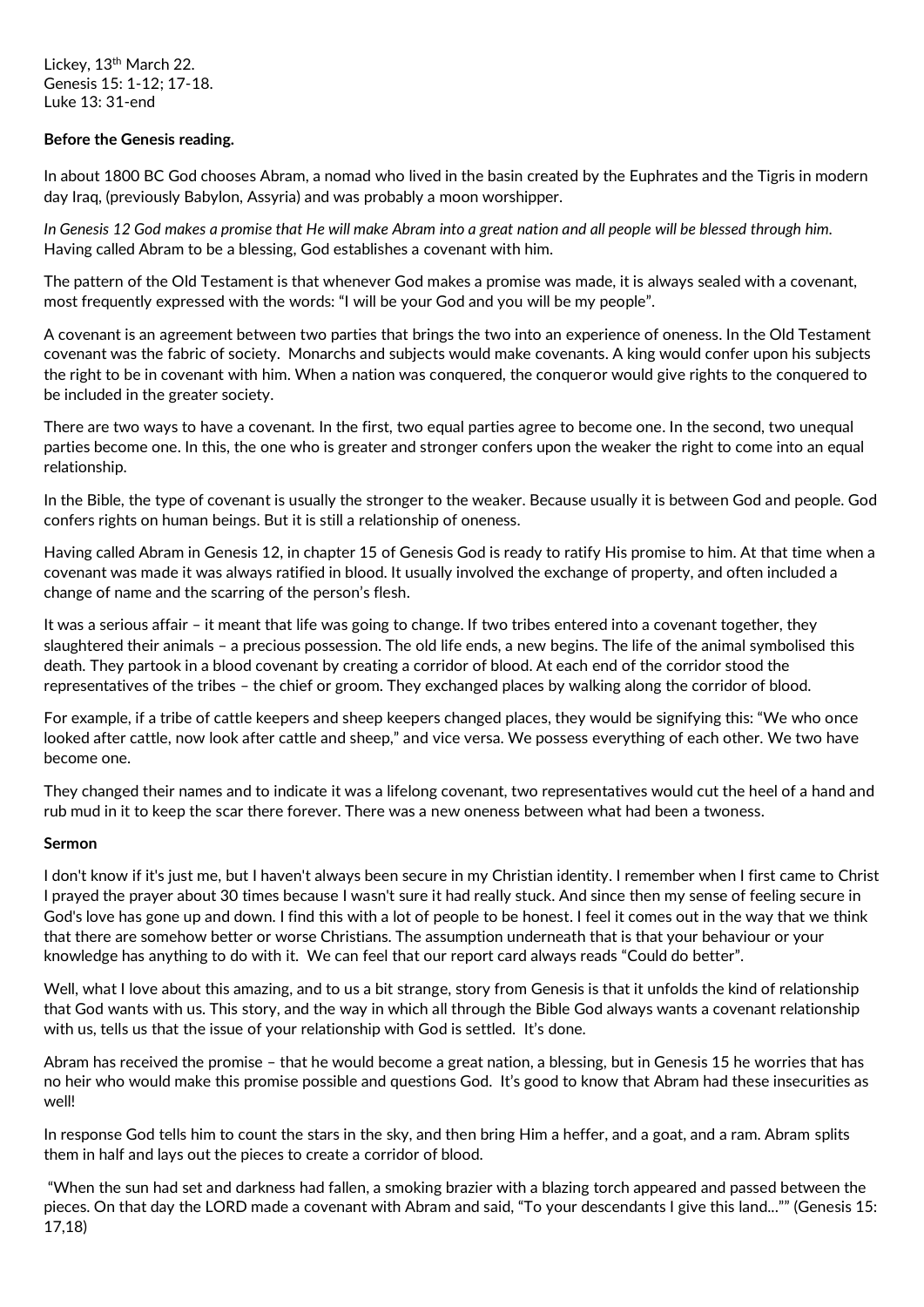Abram is now one with God in a way that's never been known before. The God of heaven has made a covenant with a human being. There has been blood. And there has been an exchange. Everything that belongs to God is now available to Abram. The land belongs to God but is now available to Abram. However, this is not an exchange of property – Abram gives nothing to God in return. It's God who moves down the corridor – the stronger to the weaker. This is not an equal exchange. It is God's initiative – nothing to do with anything Abram has done, or has to offer.

What about a new name? In Genesis 17 when Abram is ninety-nine years old, with no children, he still wants reassurance from God. So God graciously says, "I will confirm my covenant between me and you…" He gives Abram a new covenantal name, to remind him of his new identity. "No longer will you be called Abram (exalted father); your name will be Abraham, for I have made you a "father of many nations". (Genesis 17: 5).

To do this, in Hebrew God took from his name YHWH one of the pieces of his name and included it in Abram to become Abraham.

And what about a scar? To show this is permanent? God gives a sign of the covenant: "Every male shall be circumcised".

Crucially, in the days of Abraham, a man who walked along the street with a visible scar was to be feared – you didn't know who he was in covenant with. But God institutes a personal, private scar, signifying a private and personal relationship.

If we can get our heads around these symbols, which carry right on through the Bible, we can see that what God is doing is offering human beings the most profound bond which nothing can break. The issue of Abraham's relationship with God is settled - once and for all.

And this is the kind of relationship that God invites you into - a covenant relationship.

If this all seems a bit hard to grasp, God has given us a very contemporary lived experience of covenant which is common to human relationships. I'm talking about the covenant of marriage. For me marriage has been the best way of seeing what this means. In fact, it's no coincidence that Jesus says he is the bridegroom and we are the bride and that we are looking forward to that day when the bride of Christ will be reunited once again with him.

For Christians marriage is not a legal arrangement, a contract, or something that we do for one another. Marriage is a covenant relationship before God.

When I got married to Ruth there was an exchange. All that I had - my few vinyl records and some scruffy clothes became hers. And all that she had - her grace, her beauty, her style, her good taste in men - became mine. We said words of exchange in the service. "All that I am I give to you and all that I have I share with you within the love of God." You'll be glad to know there wasn't literally any blood involved but the Bible talks about us becoming one flesh.

There was a new name. She was a Wilson and she became a Donegan- Cross. These days people do that in different ways, but the sense of having a joint identity in our names is still a strong one.

And there is a scar - a ring around our fingers, carrying the idea that there is something visibly permanent that has changed. Personally I was kind of glad that we'd moved on from the Abrahamic covenants in that respect.

The point is that when we got married the relationship was settled. Our covenant had settled it. Can you imagine if I had gone to Ruth a week after we got married and said, "Do you know what love? I'm just not feeling sure whether it's stuck or not. I don't know if I did it right"? I think she might have just looked at me with disbelief. "Guy – our relationship is settled." Or if I'd said to her, "I'm not sure if I'm doing enough or I'm good enough?" Well, she might have agreed with me on that one, but the point of being married is to know that the relationship is settled. You don't keep your vows. Your vows keep you.

If you're married it should settle the sense of what your relationship is. What God wanted for Abraham, and what God wants for each of us, is to know that the relationship is settled. We are already approved of. We are already loved.

Jesus was determined that his disciples should know this. So how did he express this covenant relationship? The night before he died he had supper with his friends. And taking the cup he said, "This is *my blood of the renewed covenant* which is shed for you and for many."

In the covenant that we have with Jesus there is a profound exchange. For us it means we are now "in Christ". You are "in Christ" because all that is true of him *now becomes true of you*. This means that when God sees you - he sees Christ. You have the same status before God as Jesus. You have his authority. You have his identity. *Paul describes it as an inheritance, saying we are* "heirs of God and co-heirs with Christ…" (Romans 8: 16-17)

Why? Not because you are special. Not because you are clever. Not because you are ordained. But because there is a *covenant relationship* in which everything that is true of Jesus gets put on you - his righteousness, his sinlessness, his glory.